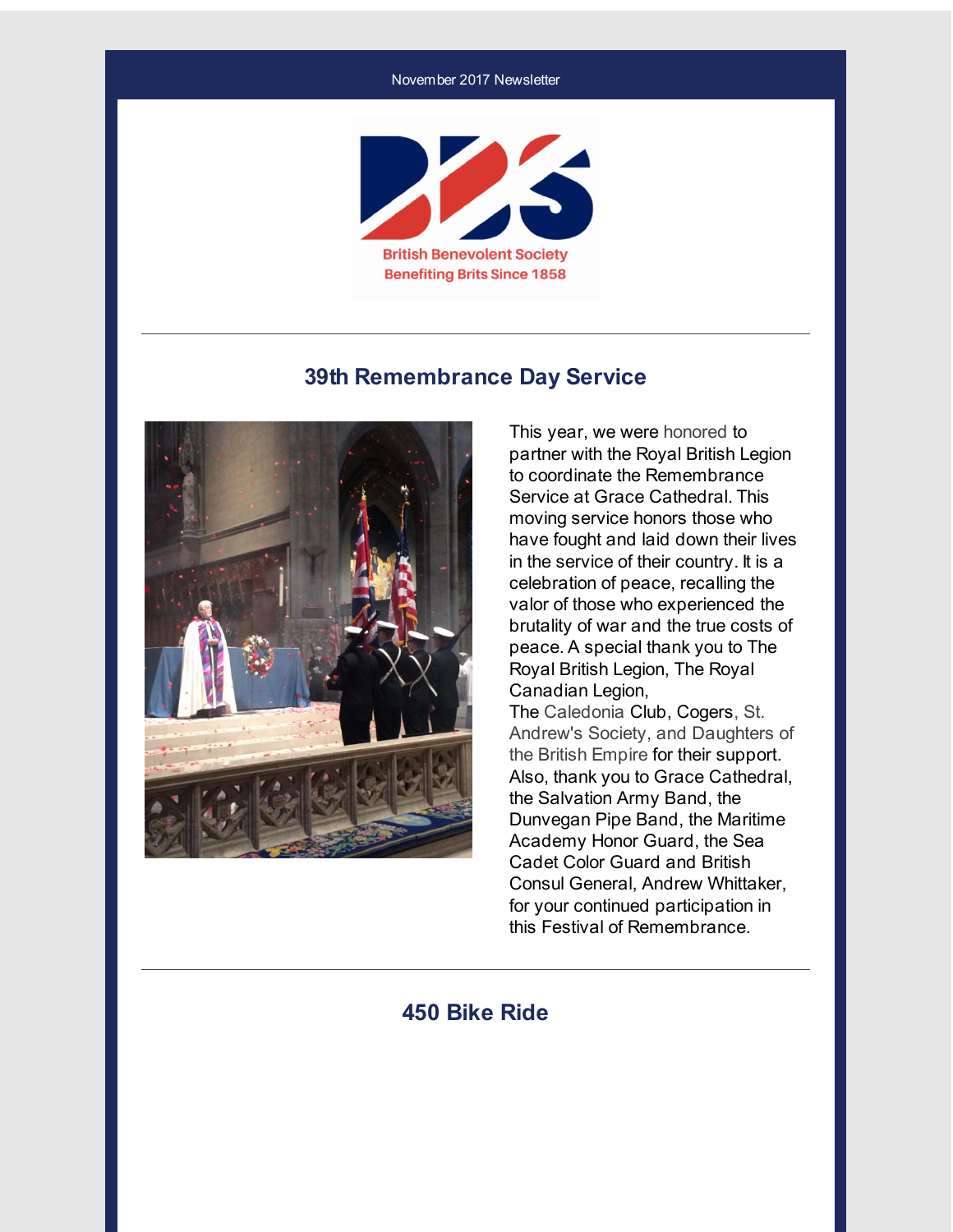

Charles Cockerton, David Harding and 450 bike ride mates

In the summer of 2015, Board Member Charles Cockerton and former BBS CFO David Harding were discussing ways to celebrate the **Rugby 450 [Anniversary](http://r20.rs6.net/tn.jsp?f=00166dU0FQ8LZCSu56pkhKgfegDhtuKQ6NE6eMMLr3Fj66TTIaZI3kXKaFzlYJm6WsSn3D3H3SkWb6YemVK6VIKeefI4H8OXgVMi9HHc2qbuS_fMpVw70UnuZJYr0SDOepTf6YJGkhLLJ-vxB8hOXCivwGdQNn9__mMcLCFmcncFeSY-dizTAJqLA==&c=&ch=)** here in California. After a beer (or three) they settled on a 450 mile, 7 day bike ride; despite a complete lack of experience organizing such an event or riding anywhere close to that distance! With much assistance from family, friends and folks at the Rugby School, two years later the ride became a reality. On 24 September a dozen riders set off from Charles's house in the North Bay.

Given this was a celebration, not a race, participants were encouraged to ride as many days as work or other commitments allowed. Electric bikes were also permitted, though slightly ridiculed. However, ridicule turned to envy on the second day as the group climbed the 1500 foot Trinity Grade from Glen Ellen over to the Napa Valley. More on the journey [here](http://r20.rs6.net/tn.jsp?f=00166dU0FQ8LZCSu56pkhKgfegDhtuKQ6NE6eMMLr3Fj66TTIaZI3kXKaFzlYJm6WsSNHVy8adcubYg9nU9eZbYNIj5Wy5-u5TmdA63CRNsDVQD0TeWJkxMDmJDCahIxqLMtwNdBUDhvDspQdg5Re8S1E8-91cRAEnbwVCdrN2wVuRyxrkkb2Kf7jzqC9ApqvrxQChUm3psxQkkxvGW7B5I-fgWUv84rZCAHolC7N7jibbF6dkFCiyXPQ==&c=&ch=).

Congrats David and Charles. We are thrilled you made it and were able to tell us about it!

#### **Relief Update**

Though we attempted to establish contact with Brits impacted by the fires in the North Bay, we received word of only three instances. If you are aware of a Brit impacted by the fires, please let us [know](mailto:jennifer.baker@bbsofca.org) or provide them with our contact details. In the coming weeks, months and years, those who lost their homes will rebuild their lives, and we hope to help wherever we are able. The mission of the BBS is to provide relief to Brits in need. With your help we can continue to get the word out about the organization and how we can assist.

The Relief Committee generally has a few ongoing cases or at least a steady flow of requests for assistance from a number of Brits. Recently, we have been working with a woman, in her 70's, living on her own in Santa Rosa. Luckily her apartment was not harmed



Karen with Sheila and her new chest of drawers.

by the fires, but she lives a very solitary life and needed a little help in keeping things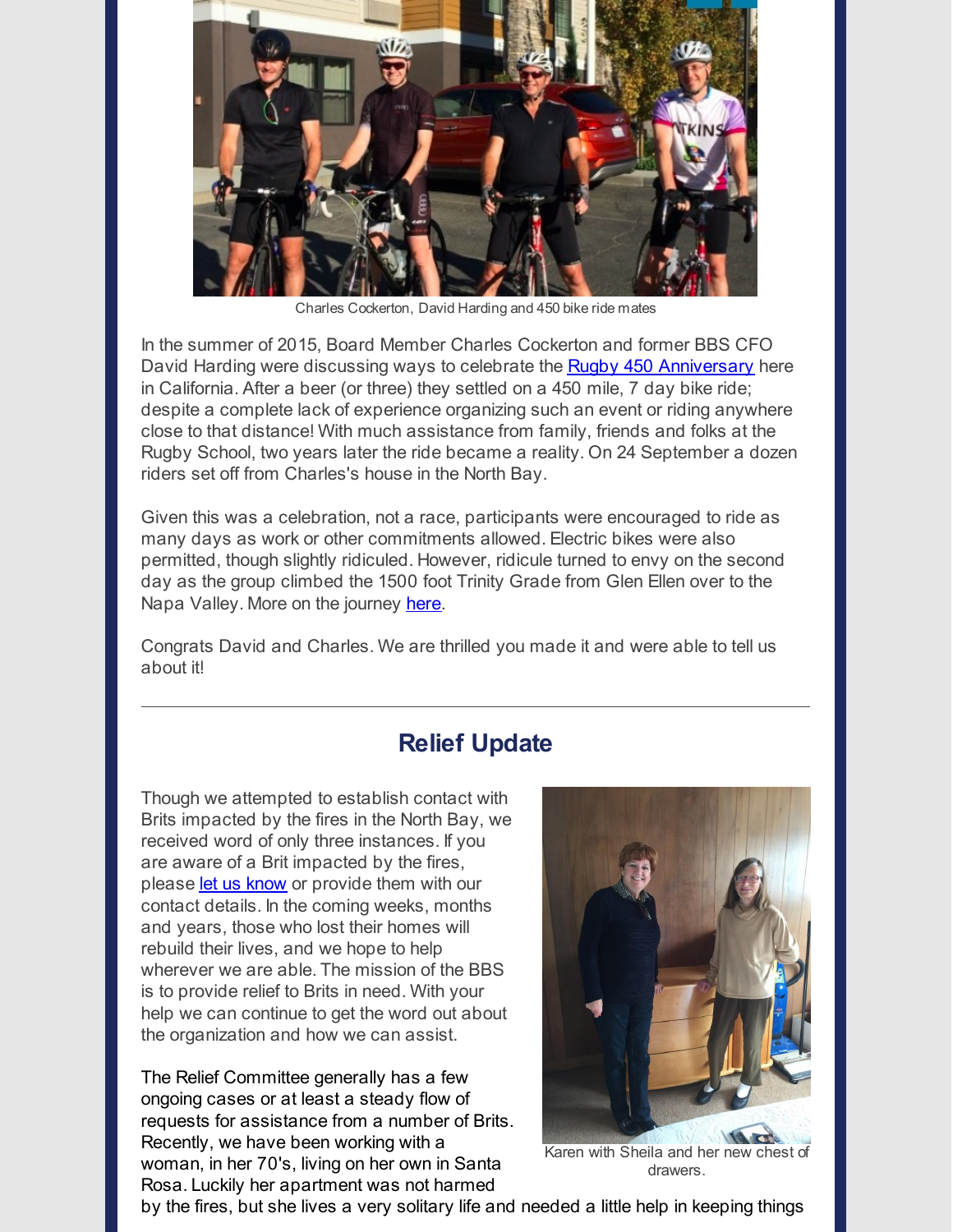in order. Karen Thomas, President, and Jenn Baker, Executive Director, visited with Sheila a few times over the past couple months. They helped tidy up her apartment, take a number of things to Goodwill, provided her with a new (donated) chest of drawers and helped make her home more inviting and comfortable.

Be sure to keep BBS relief in mind. Should you come across someone who needs a little compassion or help, let us know [about](mailto:jennifer.baker@bbsofca.org) it.

## **BBS Christmas Dinner**

Merry

Christinas

**When**: Wednesday 6 December **Where**: Marines' [Memorial](http://r20.rs6.net/tn.jsp?f=00166dU0FQ8LZCSu56pkhKgfegDhtuKQ6NE6eMMLr3Fj66TTIaZI3kXKSJQ8cYe7apzVse2MUfQntVpv4DGyX_PIY4UNy4jb2YSbEQvGuJISiLM_dkzVuRPSaXj-WP1g1aI3L1X99vzWgMgKiVWdYiETqzpNjOsLlgwqxodZaqfLcbbLK9haIFsew==&c=&ch=) Hotel **Time**: 6 p.m. hosted beer and wine reception and dinner starts at 7p.m.

The evening includes a raffle and carol singing accompanied by Scales of the City a San Francisco a cappella group.

Tickets are still available, but not many!

## **[Register](http://r20.rs6.net/tn.jsp?f=00166dU0FQ8LZCSu56pkhKgfegDhtuKQ6NE6eMMLr3Fj66TTIaZI3kXKeOqF_jKGyZL8ZN-Ay4oc7axxZ8EJd1CJUmduVuq_tFZTNHp8Rx3V8S0rdSGH_j9NsQFc4XZw1peS2Bnaf_9ki43YtIS2uFKln0WMjmaSrn5lLAJ9dg2ub5H62kXjggFqL0b3mO76Nyxd4T9V6eLNIrTYtWximf12Xj9FIHafKEqHmesQk54xyqCNbR1Kr-J_w==&c=&ch=) Today**

# **Special offer from Goldschmidt Vineyard**